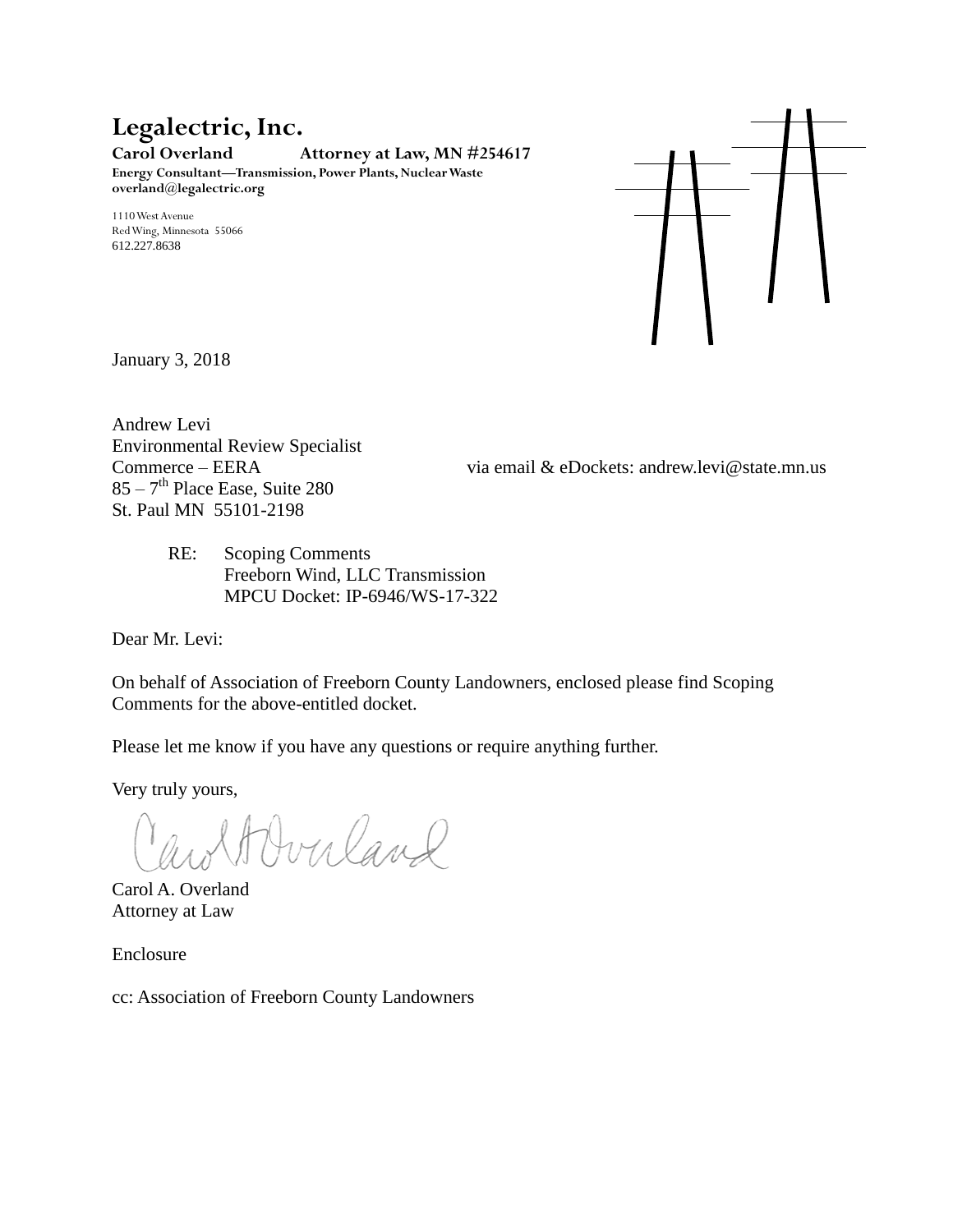# **BEFORE THE MINNESOTA PUBLIC UTILITIES COMMISSION**

#### **CERTIFICATE OF SERVICE**

#### **ASSOCIATION OF FREEBORN COUNTY LANDOWNERS**

**In the Matter of the Application of Freeborn Wind Energy, LLC for a Route Permit for the Freeborn Wind Farm to Glenworth Substation 161 kV Transmission Line Project in Freeborn County**

**PUC Docket No. IP-6946/TL-17-322**

I, Carol A. Overland, hereby certify that I have this day, served copies of the Scoping Comments by email to Andrew Levi and byelectronic eFiling and eService

CaroltOvuland

Carol A. Overland MN #254617 Attorney for Association of Freeborn County Landowners Legalectric – Overland Law Office 1110 West Avenue Red Wing, MN 55066 (612) 227-8638 [overland@legalectric.org](mailto:overland@redwing.net)

January 3, 2018

.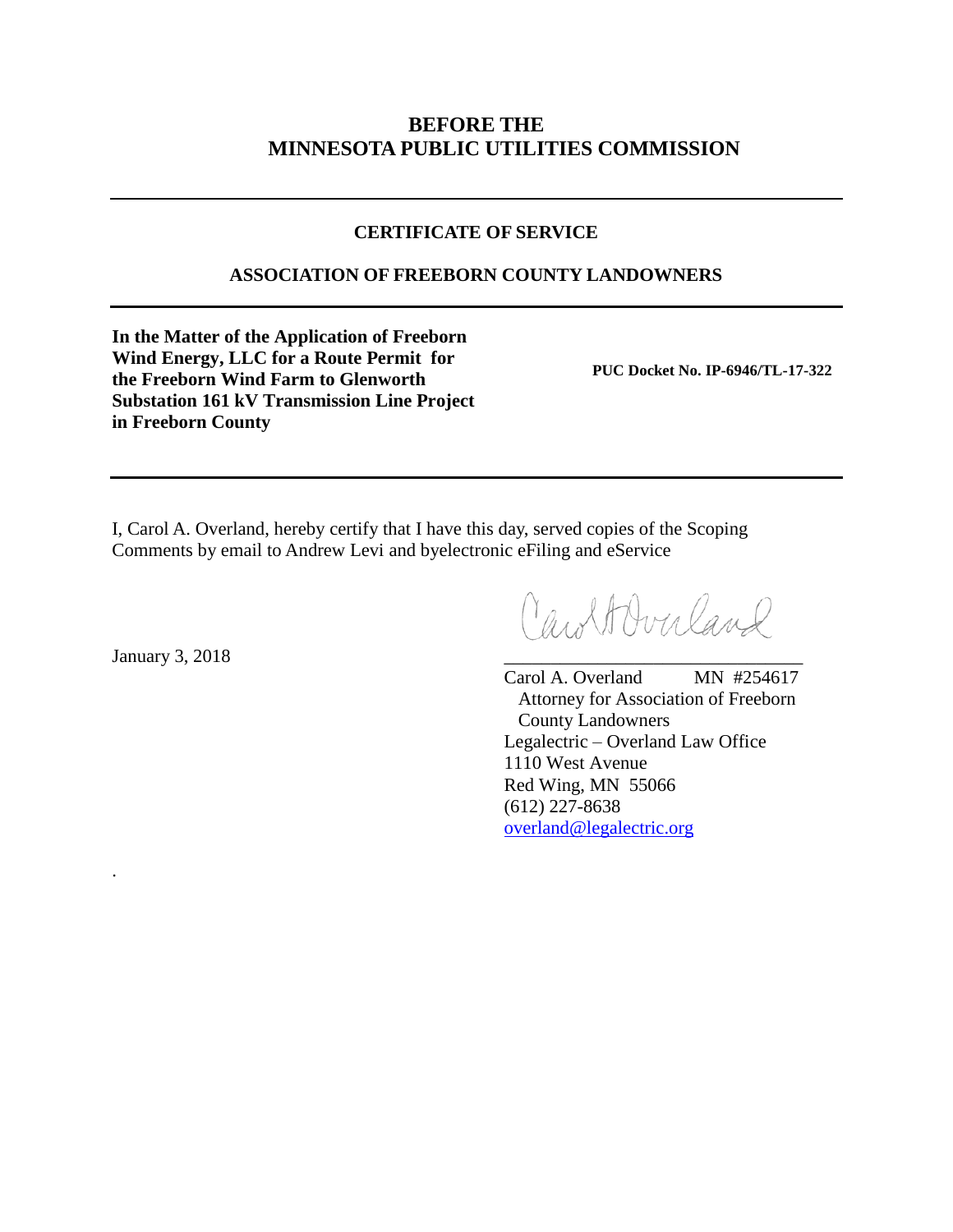#### **BEFORE THE**

## **MINNESOTA PUBLIC UTILITIES COMMISSION**

**Nancy Lange Chair Dan Lipschultz Commissioner Matt Schuerger Commissioner Katie Sieben Commissioner John A. Tuma Commissioner**

In the Matter of the Application of Freeborn Wind Energy, LLC for a Route Permit for the Freeborn Wind 161 kV Transmission Line Project in Freeborn County, Minnesota

**PUC Docket No. IP-6946/TL-17-322**

#### **SCOPING COMMENT TO COMMERCE**

The Association of Freeborn County Landowners is an informal association of landowners in and adjacent to the site footprint of the above-captioned Freeborn Wind Farm (hereinafter "Freeborn Wind"). The Association of Freeborn County Landowners hereby submit this Scoping Comment to the Commission based on our previous Completeness comments, on comments made at the public meeting, and on the questions stated in the Notice:

- What potential human and environmental impacts should be studied?
- What are possible methods to minimize, mitigate, or avoid potential impacts that should be studied?
- Are there any alternative routes or route segments that should be studied to address potential impacts?
- Are there any unique characteristics within the project area that should be considered?

The project proposed is for seven (7) miles of 161kV transmission "to interconnect the proposed Freeborn Wind Farm project substation to the Glenworth Substation south of the City of Glenville." Under the transmission siting statutes, the criteria for siting to be considered is found under Minn. Stat. §216E.03, Subd. 7.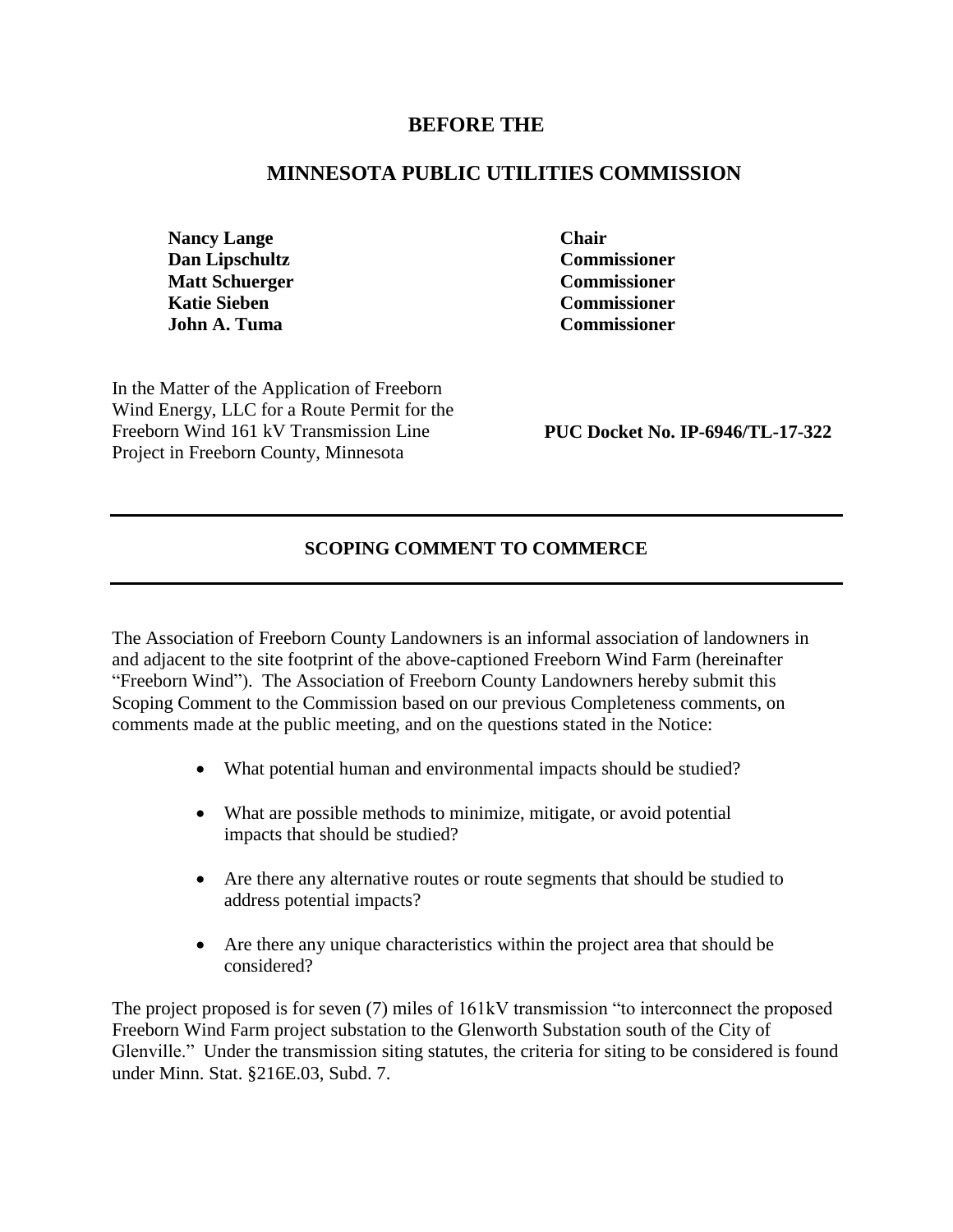#### **THE COMMISSION MAY CONSIDER ISSUES OF SIZE, TYPE AND TIMING**

Although the statute prohibits consideration of issues of size, type and/or timing in the environmental review for a project, the Commission is only prohibited from considering these issues where there is a Certificate of Need. There is no Certificate of Need for this project, and thus no prohibition for the Commission.

## **CONSIDERATION OF USE OF EMINENT DOMAIN**

The socio-economic impacts of the project on the community are related to the use and/or taking of easements, which are implicit subsidies for transmission and which are a factor in property valuation. Socio-economic impacts are at issue in the transmission routing criteria. Under Minnesota notice rules, an applicant for a transmission line must state whether eminent domain may be used, and the applicants in this case have stated, in the application, and the Department of Commerce in its notice, that eminent domain may be used for this project.

For example, in the application:

*Freeborn Wind has, through voluntary agreements, obtained the private real estate rights necessary to construct the Project within the Proposed Route. If additional property rights are required for the Project, Freeborn Wind will seek to negotiate a voluntary easement agreement with each affected landowner. If Freeborn Wind and the landowner are unable to negotiate an easement for the right-of-way, Freeborn Wind will acquire the required real property rights through exercise of the power of eminent domain pursuant to Minnesota Statutes Chapter 117. The process of exercising the power of eminent domain is called condemnation.*

## And again:

*If the MPUC grants the requested Site Permit and Route Permit, the Freeborn Wind entity will be transferred from Invenergy to Xcel Energy. Xcel Energy will then become the owner of Freeborn Wind, and be responsible for fulfilling all of the conditions set forth in any Site Permit or Route Permit granted by the Commission. Freeborn Wind, then owned by Xcel Energy, would construct, own, and operate both the Freeborn Wind Farm and this Project.*

## Application, p. 6.

## In the notice:

*Eminent domain: If the Commission issues a route permit, the Applicant states it may use the power of eminent domain to acquire land for this project.* Notice, p. 3 of 4, December 6, 2017.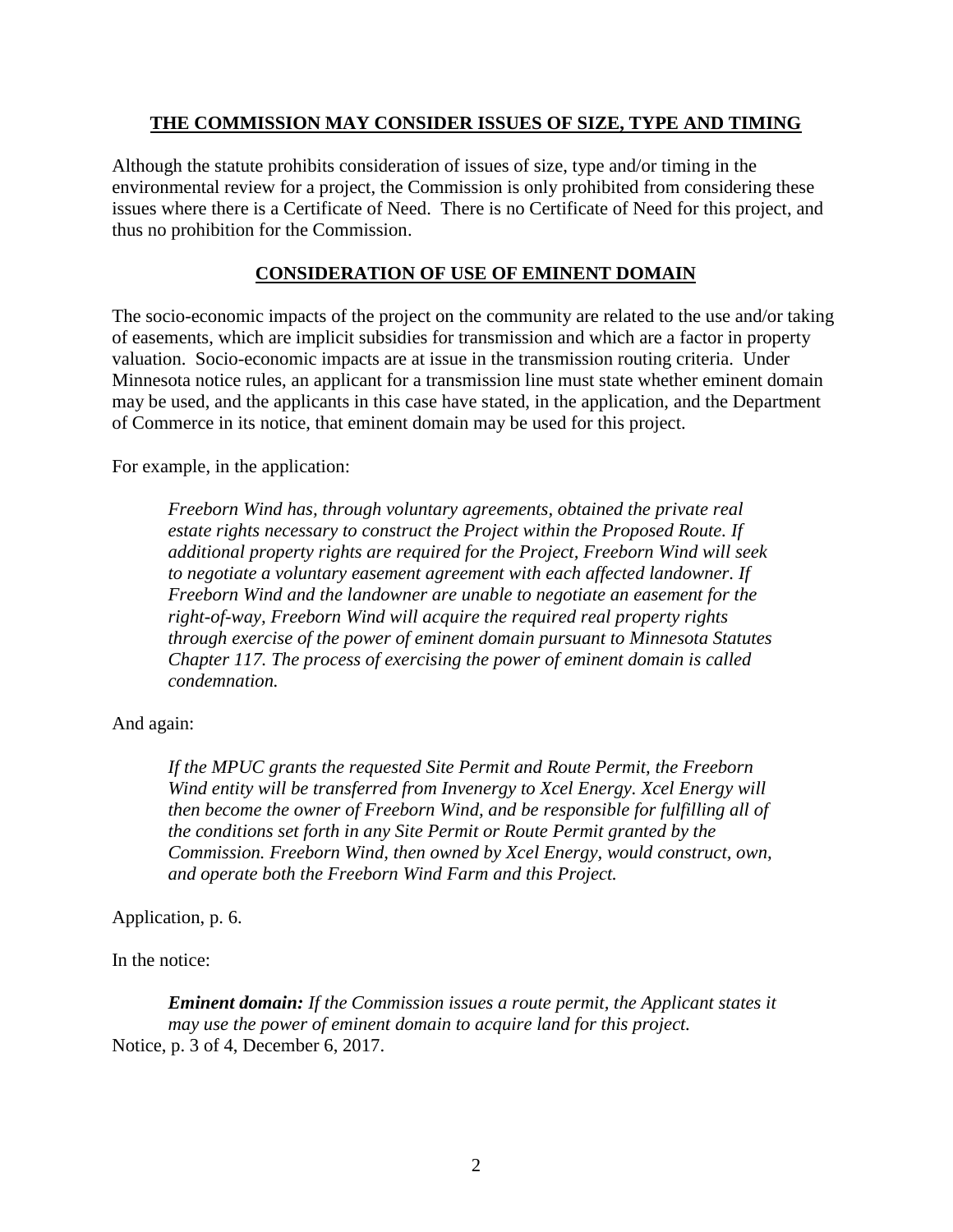Eminent domain may only be used for a public purpose. Minn. Stat. §117.012. Public purpose does include creation or functioning of a public service corporation. Minn. Stat. §117.025, Subd. 11. Eminent domain is available to a public service corporation, and some aspects of eminent domain law are exempted for public service corporations. Minn. Stat. §117.025, Subd. 10; Minn. Stat. §216.01, Subd. 10. However, Freeborn Wind Energy, LLC is not a public service corporation nor is it a utility. Although Xcel Energy/NSP is a public service corporation, buying Freeborn Wind Energy, LLC

# **WHAT POTENTIAL HUMAN AND ENVIRONMENTAL IMPACTS SHOULD BE STUDIED?**

The environmental assessment must consider the impact of the transmission project on this agricultural community's "future development and expansion and their relationship to the land, water, air and human resources of the state." The project area is a quiet, sparsely populated rural area, with residents strongly attached to the land, for their living as farmers, for their sense of community, and the feeling of contentment as they look out their windows over the countryside, as they drive down the township roads, and as they look over the horizon greeting the day's sunrise or watching the sunset. Many families have lived in the area for generations, some on Century Farms. Others have moved in more recently, built homes, choosing this setting as their home specifically for its rural characteristics. In this area, the viewshed is expansive, and it is an important aspect of day to day life. The construction and operation of industrial turbines will forever change the viewshed. Aesthetic values must be considered in review of this project.

The impacts of this transmission line on property values and marketability should be addressed in the environmental review. There is no mention of this in the application.

The impact of permitting the project and substation separately from the transmission line must be considered, as it is likely determinative of the transmission route, and thus literally connected. This transmission project will not be built but for the permitting of the wind project.

The timing of this application and permitting process should be questioned because the schedule for this project puts the construction of the wind project far behind the permitting of this transmission. Routing should be behind the wind project it is dependent on. AFCL did request that this docket be delayed in the "Completeness" commenting period.

A commenter at the Commerce public meeting for the wind project referred to electric delivery problems with the Freeborn/Mower electric system. The environmental report should address electrical issues from overloading of the line, to voltage instability, to inductive interference, and/or any other electrical issues. Commerce should verify whether this project will have any impact, positive or negative, on the Freeborn/Mower system.

Big picture transmission issues should be taken into account in the environmental assessment. In the application for the wind project, it states that up to 200 MW of wind will be developed, of which 84 MW will be sited in Freeborn County, Minnesota, and the balance of the project is in Worth County, IA. The project is claimed to be a 200 MW project, yet according to Xcel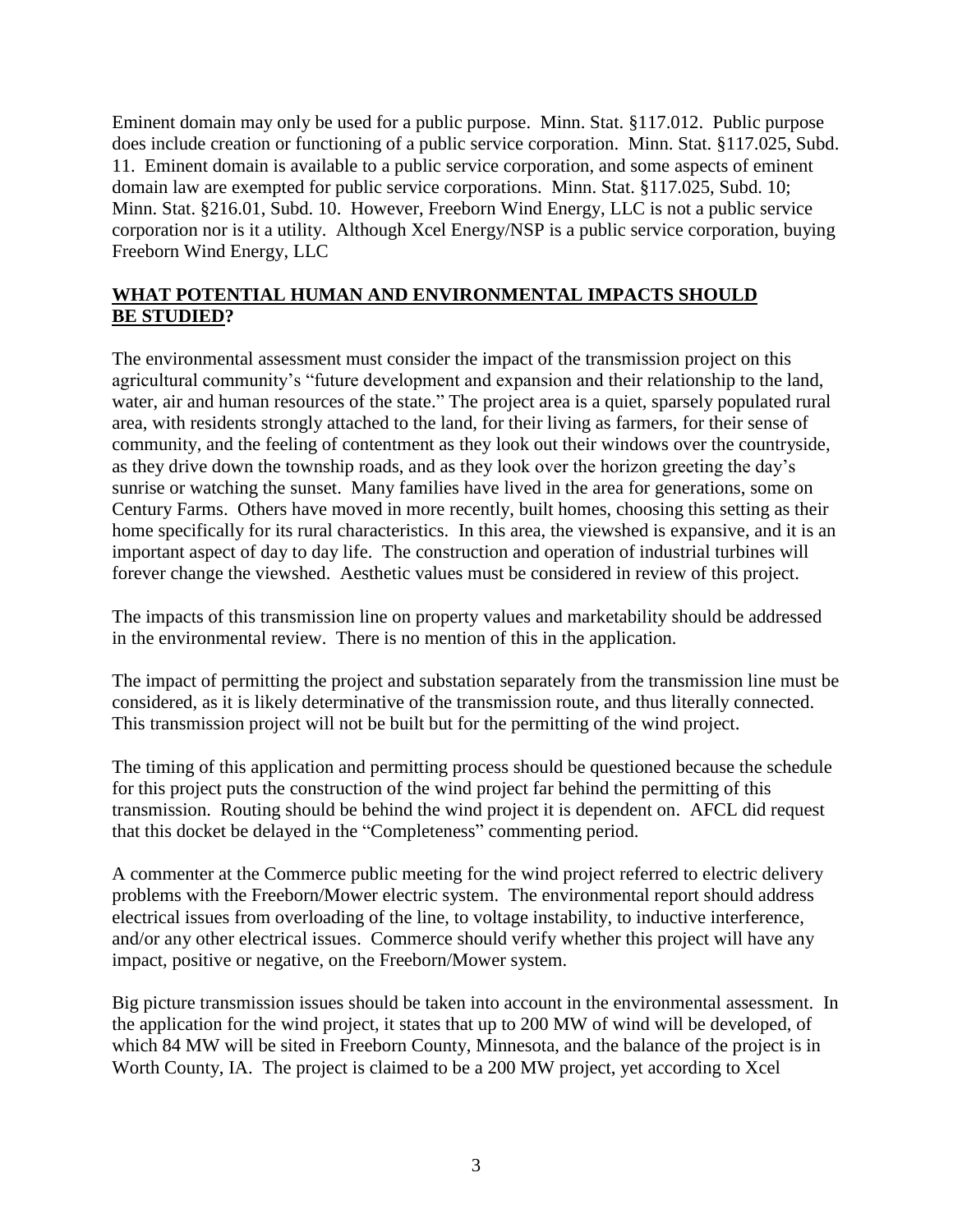Energy, just 150MW will be granted by MISO after network upgrades. Freeborn's MISO queue number as J407. Xcel Energy states in its acquisition docket Petition:

## **The MISO System Impact studies show that the project will be granted 150 MW of NRIS upon completion of all required network upgrades.**

Xcel Energy Petition, filed  $10/24/2016$ .<sup>1</sup>

Was Xcel Energy's statement in the resource acquisition docket that MISO will approve 150MW incorrect? Was Applicant's statement at the public meeting September 20, 2017 that 200 MW will be approved incorrect? There's conflicting information, and the accuracy of Xcel's and Applicant's statements must be verified by Commerce. The MISO approval for interconnection must be considered in terms of efficiency and cost-effectiveness. If only 150MW can be put online, the project is neither efficient nor cost-effective, both considerations under routing criteria.

There are two MISO interconnection queue numbers associated with this project, J407 and J885, confirmed by Litchfield at the December 19, 2017 Commerce scoping meeting. These interconnection requests are for more than the project would "need," though it makes more sense if J407 was approved for only 150MW and J885's 64 MW was added, totaling closer to 200. The environmental review must address the need for two interconnection requests to MISO.

The environmental review should address whether this project will fulfill the claimed need for this project. There is no Certificate of Need for this project.

Electromagnetic fields are typically understated in transmission applications.The magnetic field charts show a range at the centerline of  $44.14 - 69.53$  mG, and at RoW edge,  $27.17 - 27.47$  mG (the 11 foot "right of way" is an anomaly with much higher mG levels). The levels of 27.17 mG are more than 10 times the critical value. See e.g., Dr. Magda Havas, Intensity of electric and magnetic fields from power lines within the business district of 60 Ontario communities (2002). Epidemiological association of magnetic fields and childhood leukemia has been shown at levels of 3-4 mG chronic exposure. $^{2}$ 

| $^1$ PUC Docket E002/M-16-777, online: |        |          |  |  |                      |                                                               |  |
|----------------------------------------|--------|----------|--|--|----------------------|---------------------------------------------------------------|--|
| 201610-125953-02                       | PUBLIC | $16-777$ |  |  | <b>M XCEL ENERGY</b> | $\vert$ OTHER--WIND GENERATION ACQUISITION $\vert$ 10/24/2016 |  |

<sup>2</sup> See e.g., Electrical and Biological Effects of Transmission Lines: A Review, Lee(1996).; Wertheimer, Savits & Leeper, Childhood Cancer in Relation to Indicators of Magnetic Fields from Ground Current Sources, 16 Bioelectromagnetics 86 (1995); A pooled analysis of magnetic fields and childhood leukaemia, Ahlbom, et al., 83(5) Br. J. Cancer 692 (1999); EMF-RAPID [www.niehs.nih.gov/emfrapid/html/EMF\\_DIR\\_RPT/NIEHS\\_Report.pdf;](http://www.niehs.nih.gov/emfrapid/html/EMF_DIR_RPT/NIEHS_Report.pdf) Nerve Cell Damage in Mammalian Brain after Exposure to Microwaves from GSM Mobile Phones, Salford, Brun, Eberhardt, Environ Hlth Perspect, online at dx.doi.org/doi:10.1289/ehp.6039; Magnetic-Field–Induced DNA Strand Breaks in Brain Cells of the Rat, Environ Hlth Perspect 112:6 687-694; Electromagnetic hypersensitivity (EHS) and subjective health complaints associated with electromagnetic fields of mobile phone communication – a literature review published between 2000-2004, Seitz, Stinner, Eikmann, Herr, Roosli, Science of the Total Environment (in press, 2005); Chromosomal effects in lymphocytes of 400 kV substation workers, Nordenson, Mild, Ostman and Ljungberg, Radiat. Environ. Biophys 27:39-47 (1988); Leukemia in Electric Utility Workers: The Evaluation of Alternative Indices of Exposure to 60 Hz Electric and Magnetic Fields, Villeneuve, Agnew, Miller, Corey and Purdham, American Journal of Industrial Medicine 37:607-617 (2000); Exposure to electromagnetic fields and suicide among electric utiity workers; a nested case-control study, Wiingaarden, Savitz, Kleckner, Cai, Loomis, Occup and Environ Med 2000:57:258-263 (2000).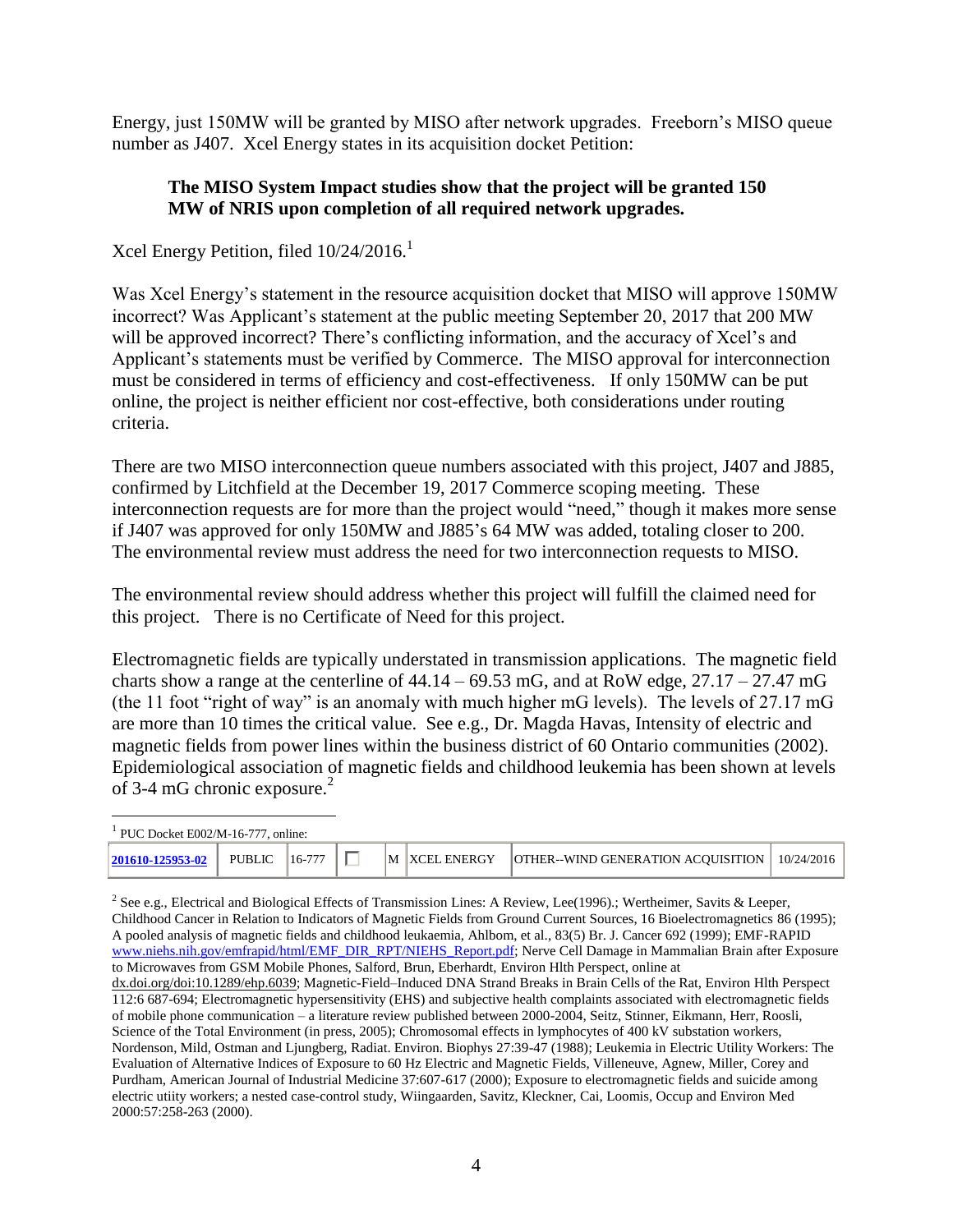It would be helpful in describing the specifications to state MVA capacity and whether line will be bundled or not (it appears not, but clarify). The 477 kcmil Hawk ACSR conductor seems to come in at 659 amps, whereas the amperage in the Magnetic Field charges is stated as 717 – and that level amperage likely can't be reached with a 477 kcmil conductor, and could be reached with a 556.5 kcmil conductor. On the other hand, Hawk ACSS has a rating of 1188 amps. The 265MW capacity claimed is more in keeping with the ACSS, but the amperage given is closer to ACSR. Again, clarification would be appreciated, but a larger value in Magnetic Fields modeling is better than understating!

Impacts on habitat and the wildlife in the area must be considered. In this case, the transmission project may have an impact on eagles, particularly considering the loss of multiple eagles from the Decorah eagle nest secifically due to transmission lines. Eagle nests are present but not acknowledged by the applicants, so once more with feeling, here are the nest locations:

- o North of 110th St 1/2 mile and west of 840th Ave, Glenville MN GIS Coordinates: 43.529685 N 93.529685W
- o 140th St and 1/2 miles west of 830th Ave, Glenville MN GIS Coordinates: 43.557454 N 93.219347 W
- $\circ$  52717 173rd St, Austin, outside footprint,  $\sim$  6 miles, within 10 mile area of concern GIS Coordinates: 43.605187 N 92.986884 W
- o St Johns Community Albert Lea MN GIS Coordinates: 43.670554 N 93.393329 W
- o East of Bridge Ave Albert Lea MN GIS Coordinates: 43.669976 N 93.353687 W

Coordination with DNR and USFWS and verification of locations is necessary to document nests and foraging areas. Applicants are denying these eagle nests exist!

Tree clearing status must be verified. Dan Litchfield stated at the Scoping meeting that he didn't think there would be any tree clearing. Habitat in this farming area is dependent on trees. The environmental assessment should identify areas of tree clearing. See, e.g., Table 15, p. 56, showing approximately 0.8 acres of trees within the proposed Right of Wat which would be removed at three locations.

Cumulative impacts must be considered. This project is a transmission line collecting electricity from both the Minnesota and the Iowa parts of this line. All energy generated by the wind project will go through these lines. An example of cumulative impacts that should be addressed is the collector system that feeds the transmission line. The collector system map in the wind project application shows that electricity generated in Iowa will move north through at least two collector lines at Raven Avenue at the border and another just west of Raven Avenue, and east of that one collector may drop down into Iowa and then back up at Raven Avenue. There may also be another collector system link south of turbine 45. See collector system on Freeborn Wind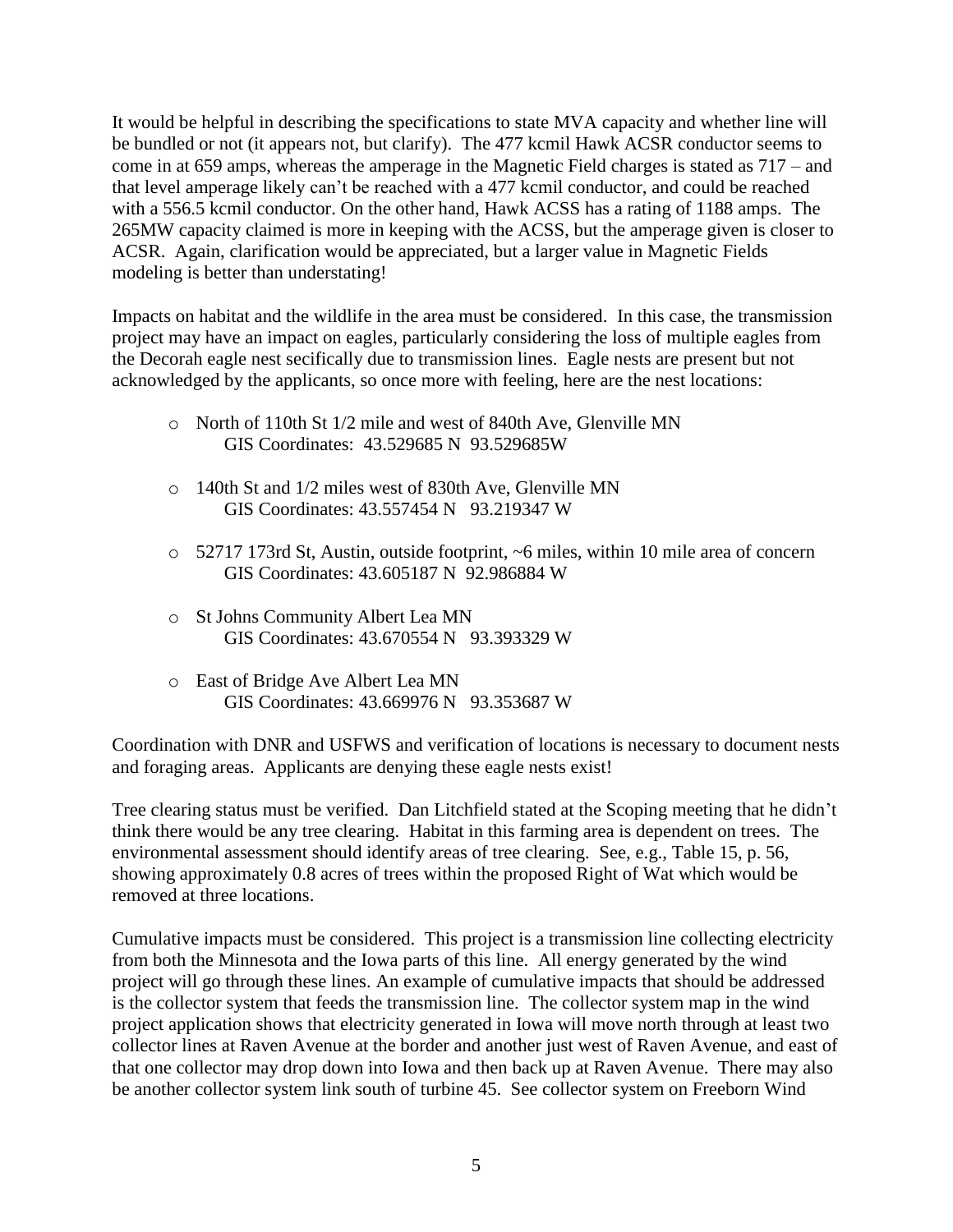Project Application Figure 7, Topographic Map; Figure 11, Land Cover; Figure 16, Wetlands Inventory. Because the Iowa generation will be sent up to Minnesota for interconnection to the grid, the impacts of the collector system, its construction, and interconnection should be considered.

As for the wind project, the area may have karst formations and conditions, and efforts should be made to determine if karst is present along the transmission line route. There has been a karst study for the wind project, and that information should be reviewed to determine if it is useful for routing. If there is no information regarding karst in the transmission route area, then this should be investigated.  $3$ 

A safety, public health, and welfare consideration, previously confirmed by the Department of Transportation in its comment, is potential for interference with the state's ARMER communication system and towers that feed into the ARMER system. This is an issue regarding both the wind project and its transmission lines. The Applicant states that the DOT has reviewed the wind project and has no issues of interference with the ARMER system. To assure prevention of interference with the ARMER system, Commerce should verify whether the DOT has any concerns about interference from the transmission line.

There is potential for inductive interference of the collector system and transmission lines with telephone and cable lines, as happened with the Blazing Star project. It is probably that many of the telephone lines in the area are old, as they were in the Blazing Star project, a phenomenon known to Commerce's Rich Davis. The potential for inductive interference in this project must be investigated, and inductive interference prevented

The transmission line must comply with the DOT's Policy of Accommodation, and the county and townships road regulations. The environmental assessment should address these limitations.

The transmission line's poles must be sufficiently distant from any roadway to be beyond the DOT's clear zone and not posing a hazard to traffic in the area.

The environmental assessment should consider the number of trips per day in the area during construction, and determine whether it is a public safety issue, and whether there is a need for mitigation of noise and dust.

# **WHAT ARE POSSIBLE METHODS TO MINIMIZE, MITIGATE, OR AVOID POTENTIAL IMPACTS THAT SHOULD BE STUDIED?**

As stated previously, the best possible method to minimize, mitigate, and avoid potential impacts of the proposed project is prevention. This applies to transmission as well as to the wind project. Means of avoidance are those of respectful siting, development and observance of sufficient siting standards, and of preventative, thoughtful, careful siting to avoid impacts. AFCL strongly

 $\overline{a}$ <sup>3</sup> Rough information is available from Geospatial Information Office, online at [http://www.mngeo.state.mn.us/chouse/geology/county\\_regional.html](http://www.mngeo.state.mn.us/chouse/geology/county_regional.html)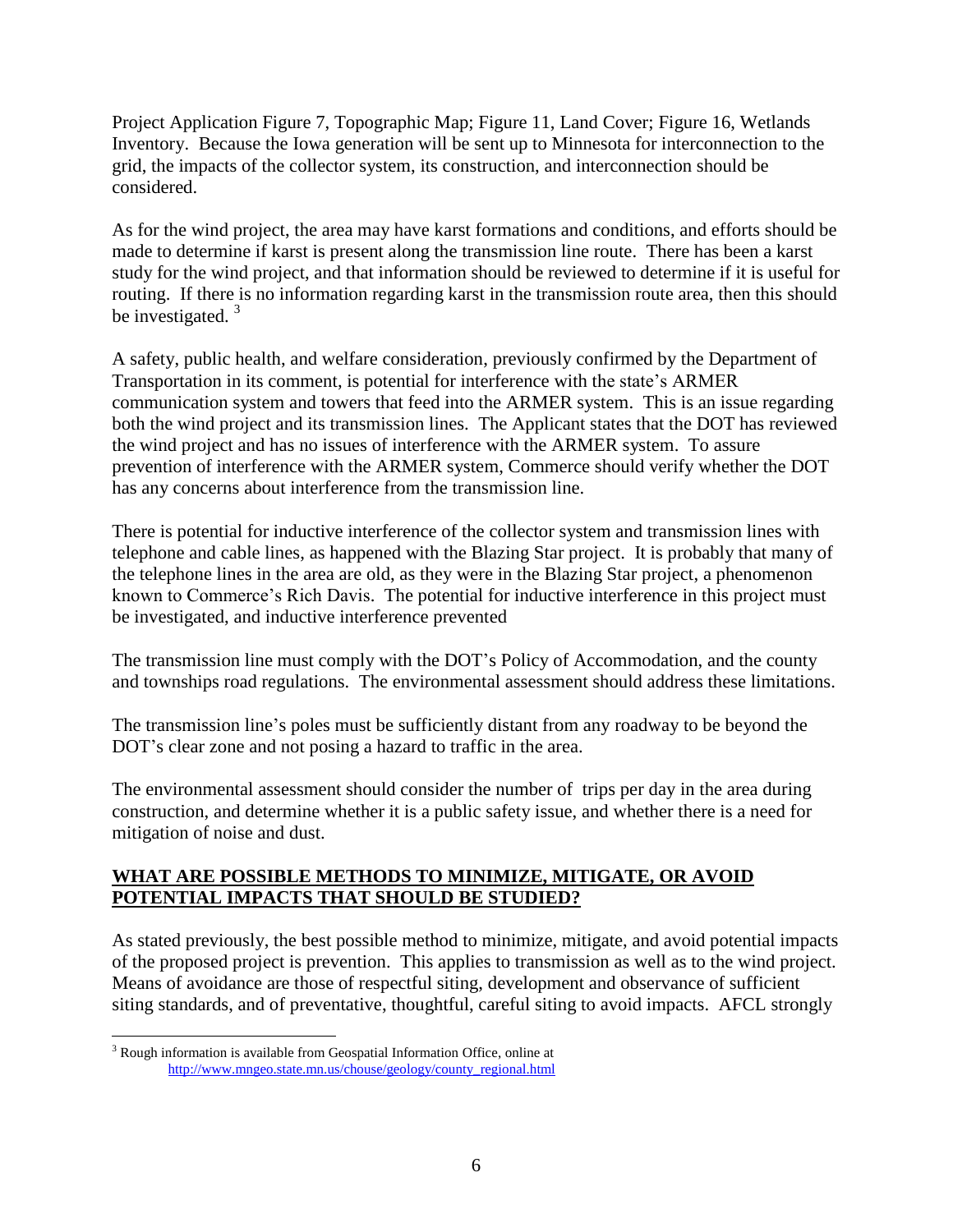urges the Dept. of Commerce to adopt a preventative stance in its review of this project, particularly in light of the impacts which are likely or are a certainty, and in light of the problematic nature of correction and mitigation if impacts and problems are not acknowledged and addressed prior to permitting and construction.

Potential impacts can be minimized and/or mitigated by limiting land used for this project to land owned by participants. The environmental review should update the list in Appendix E to identify which landowners are participants and for which transmission easement rights have been acquired, and which landowners have not acquiesced to a transmission right-of-way. Those who have not agreed to transmission on their land should not have their land considered for the project.

Potential impacts can be minimized and/or mitigated by use of existing utility and public rightsof-way, as required by Minnesota's policy of non-proliferation and Minn. Stat. §216E.03, Subd. 7(e). Those potential rights of way could include local government or utility easements already in existence, and/or bootstrapping onto those easements.

Although existing transmission in the area is shown on an application map, there is not enough information to determine whether the line could be useful, i.e., whether it is single or double circuit, whether co-location in the corridor or whether utilizing double circuited monopoles for both lines is an option.

The map showing existing transmission in the area, green dots and connecting lines, could also provide existing corridors or routing.

The area by the substation provides existing corridors that should be considered. There are also other substations that could be utilized, together with existing transmission, such as the Barton switching station, and the Hayward substation.

ITC has built/is building new transmission through Worth County that should be considered, as a part of the MVP 4 project which connects both east and west to MVP projects, and north and south to existing transmission (Worth Co. is that northernmost E/W section of MVP 4 extending to where MVP 4 connects to N/S MVP 3):

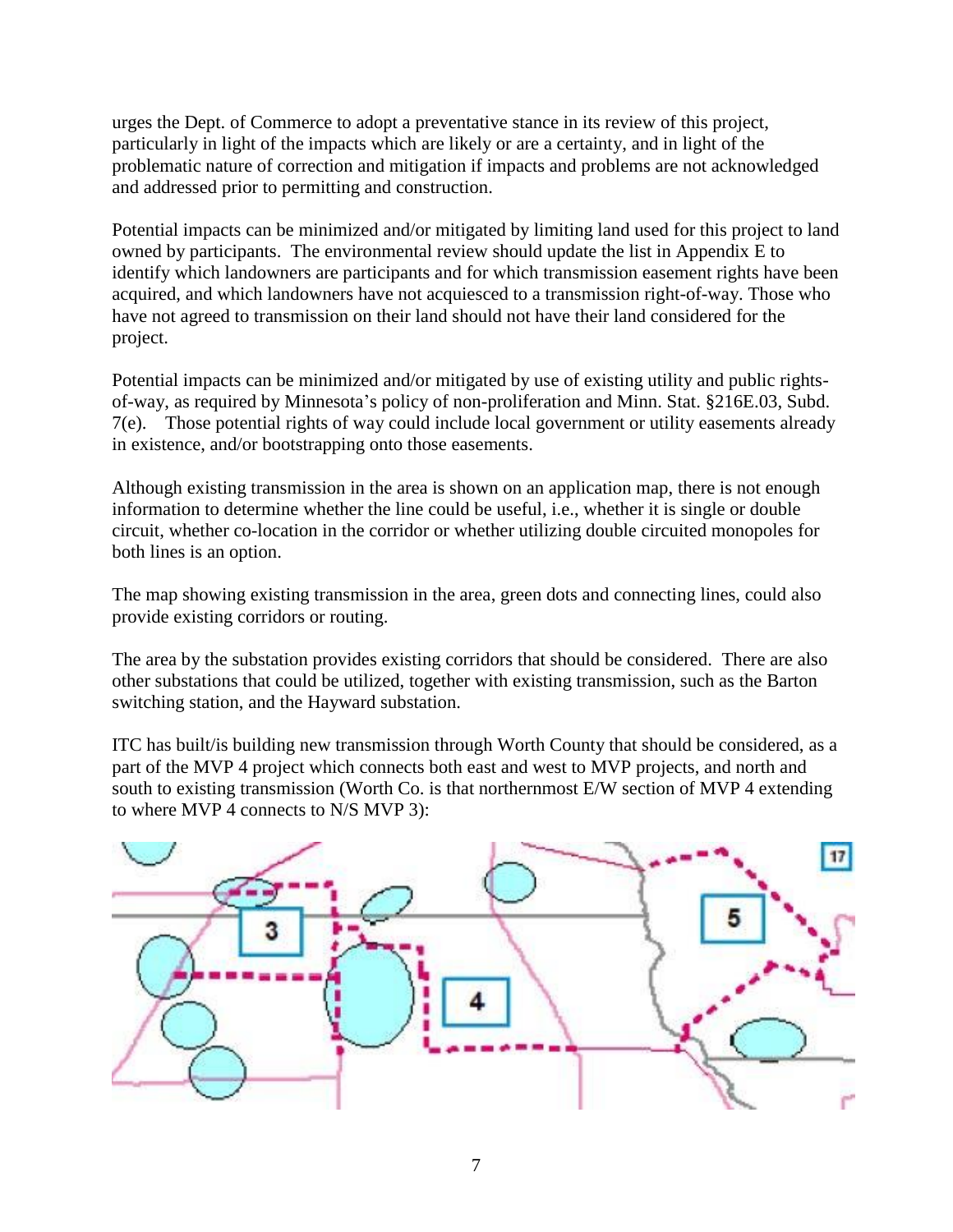Use of the Northwood/Glenworth line should be considered because it is not double circuit, and though owned by another entity, Minnesota's policy of non-proliferation requires that it be considered. Parties can share RoW and poles, saving monetary and environmental costs.

Again, there is no prohibition of Commission consideration of system alternatives because there is no Certificate of Need, the prohibition only extends to consideration of size, type and timing issues in environmental review.

Transmission poles, if wood, are often treated with carcinogenic penta chemicals, which leach into groundwater. The environmental review should address whether penta poles will be used, and what precautions are planned. Placement of transmission poles should be at locations sufficiently distant from wetlands, streams, groundwater, and drain tile. Run-off must flow away from wetlands, streams and groundwater, such that there will be no contamination.

#### **Permit conditions would aid in prevention and mitigation.**

Permit conditions are an effective way to address issues that may arise if the project were to be permitted – prevention is always better than mitigation. Proposed conditions include:

CONDITION: Land used for the transmission line must be only that of participating and/or "good neighbor" landowners.

CONDITION: Agricultural land used during construction must be restored to preconstruction condition and all landowner reimbursed for crop loss during construction and for at least 5 years afterward for losses due to compaction.

CONDITION: All landowners must be compensated for loss of production due to construction and losses over time due to soil compaction (see typical landowner compensation protocol for transmission construction, compaction, drain tile repair issues as example).

CONDITION: Agricultural drainage tile must be mapped out prior to construction, and post construction testing and active monitoring after construction must be performed. Damaged or destroyed drain tile must be replaced, and all landowners upstream and downstream must be compensated for losses due to drain tile damage (see landowner compensation protocol for transmission construction, compaction, drain tile repair issues as example). All landowner complaints regarding drain tile, whether participating or non-participating, must be immediately addressed.

CONDITION: If foundations or penta-poles are used for the transmission line, foundation composition must be safe without leachate of harmful chemicals into wetlands, streams, or groundwater.

CONDITION: Transmission routing must be verified to observe wetland setback.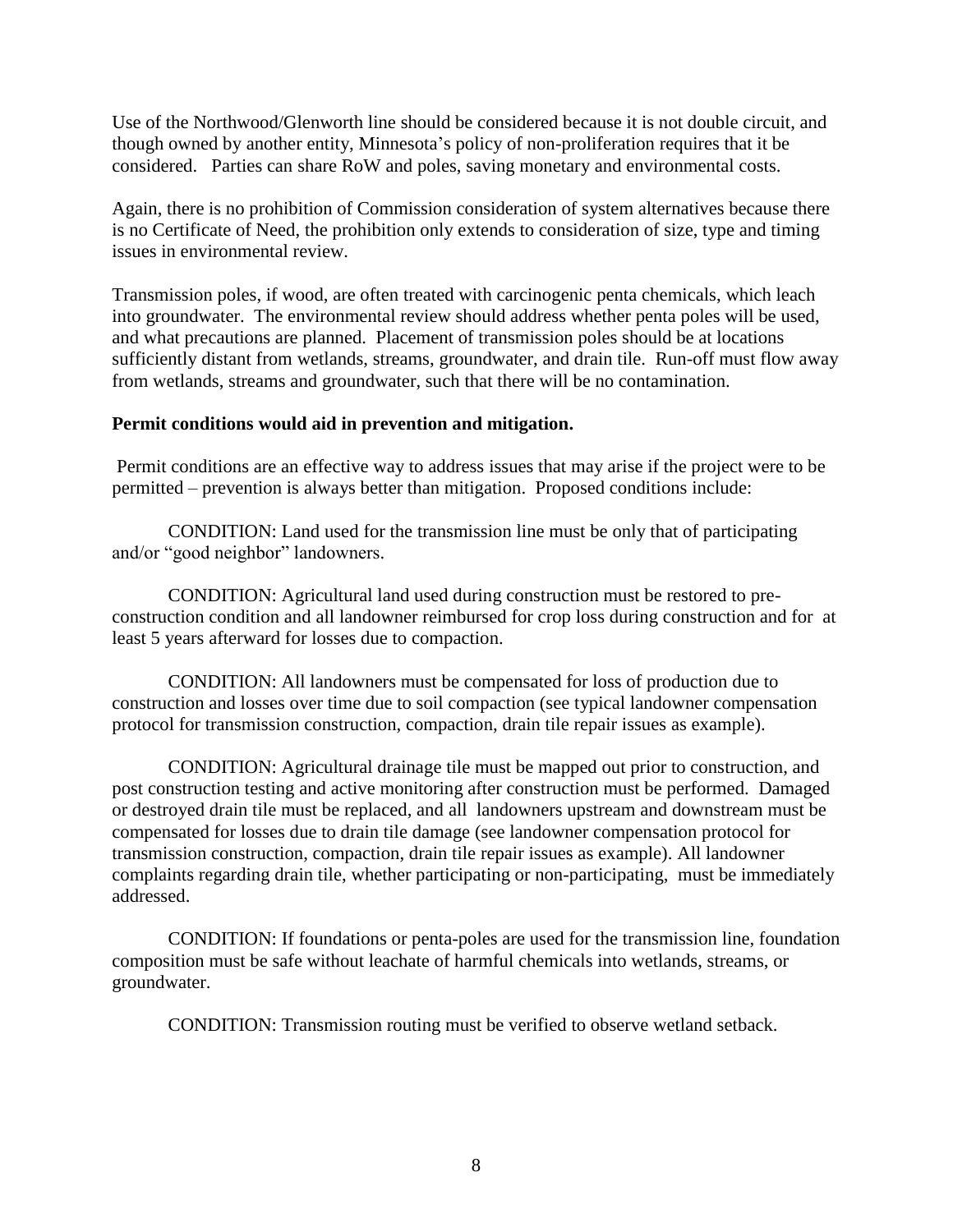CONDITION: Transmission must be routed such that they do not interfere and/or obstruct aerial spraying. If it does interfere with aerial spraying, sprayers must be compensated for lost business opportunity and revenue, and all landowners for loss of production.

CONDITION: Transmission must be sited such that they do not impinge on eagle nests and foraging areas, specifically located at least 2 miles distant.

CONDITION: Transmission lines must not be sited in areas of covered, transition or active karst.

CONDITION: Broadcast radio and television signal and its microwaves must not experience interference from the transmission line.

CONDITION: Emergency radio (ARMER) system must not experience interference.

CONDITION: Telephone lines and cable must not experience inductive interference. Commerce must commission an engineering study to investigate project inductive interference with telephone lines and cable, and the applicant be assessed the cost of the study. Collector and transmission lines must not be routed such that there is inductive interference with telephone and/or cable signal.

CONDITION: Transmission line will not create magnetic fields greater than 2 mG at the edge of Right of Way.

CONDITION: Transmission system and collector system must not create or exacerbate stray voltage issues in the project area. Any stray voltage problems reported must be corrected immediately.

CONDITION: Freeborn and its contractors must adhere to county and township development and road agreements.

CONDITION: Any permit issued should have a "Special Condition" that "the Project will not be constructed unless the Commission issues a Site Permit for the Freeborn Wind Farm," and that if permitted, it may be transferred to, owned and built only by a public service corporation.

#### **ARE THERE ANY ALTERNATIVE ROUTES OR ROUTE SEGMENTS THAT SHOULD BE STUDIED TO ADDRESS POTENTIAL IMPACTS?**

There are alternative route segments that should be studied. In the application, applicants claim that they have all the land necessary for this transmission project, but they also state that eminent domain may be used. Application, p. 1, 6. In yet another section, applicant claims:

New ROW is required for the Project. Freeborn Wind has, through voluntary negotiations, acquired all the private land rights necessary to construct the Project along the Proposed Route. Freeborn Wind continues to negotiate with landowners in the Project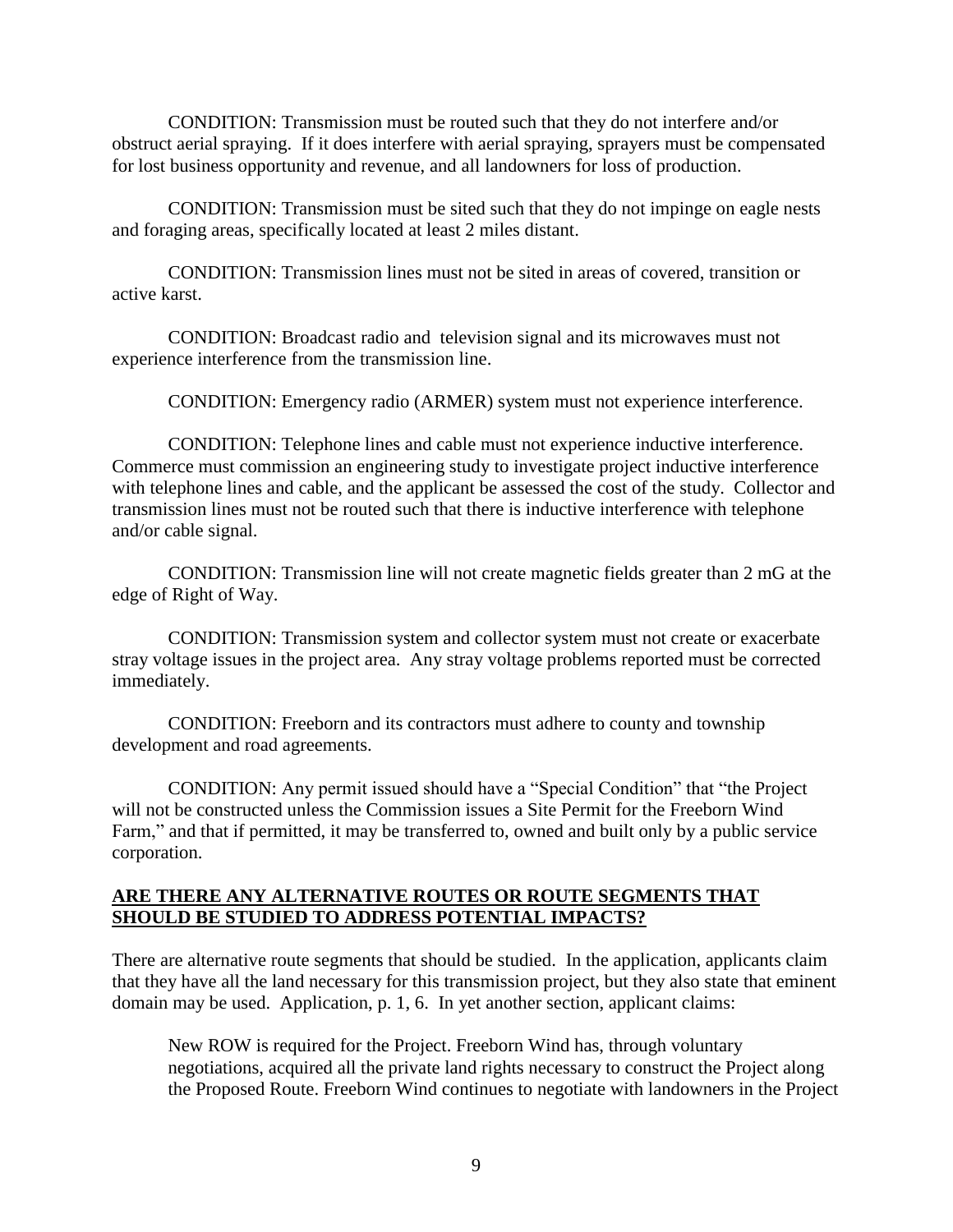Area and may propose changes to the transmission line alignment if additional rights are acquired.

Application, p. 20, §5.1.3. This is contradictory.

From discussion at the public meeting, it appears that the alignment is on participants land and the route extends equally on either side of the preferred alignment. The purpose of the applicant's choice for routing, as understood by this writer, is to keep the "preferred" alignment on participants land. However, when using the applicant's preferred alignment, the applicant is putting it in the middle of a "route," and at places, at one spot or another, the route width encroaches onto non-participant land, rather than shift the route to one side or other of the alignment to keep it on participant land.

Eminent domain is a routing issue for this project because eminent domain is not, would not be, necessary if they indeed had all the land necessary and included in the route width only land owned by participants. Therefore, AFCL proposes that only land within applicant's control, participants' land, and in green, proposes one example of a route width entirely on participant land:



**This drawing of an alternate route, entirely on participant land, is NOT acceptance of any transmission line or transmission line route**,